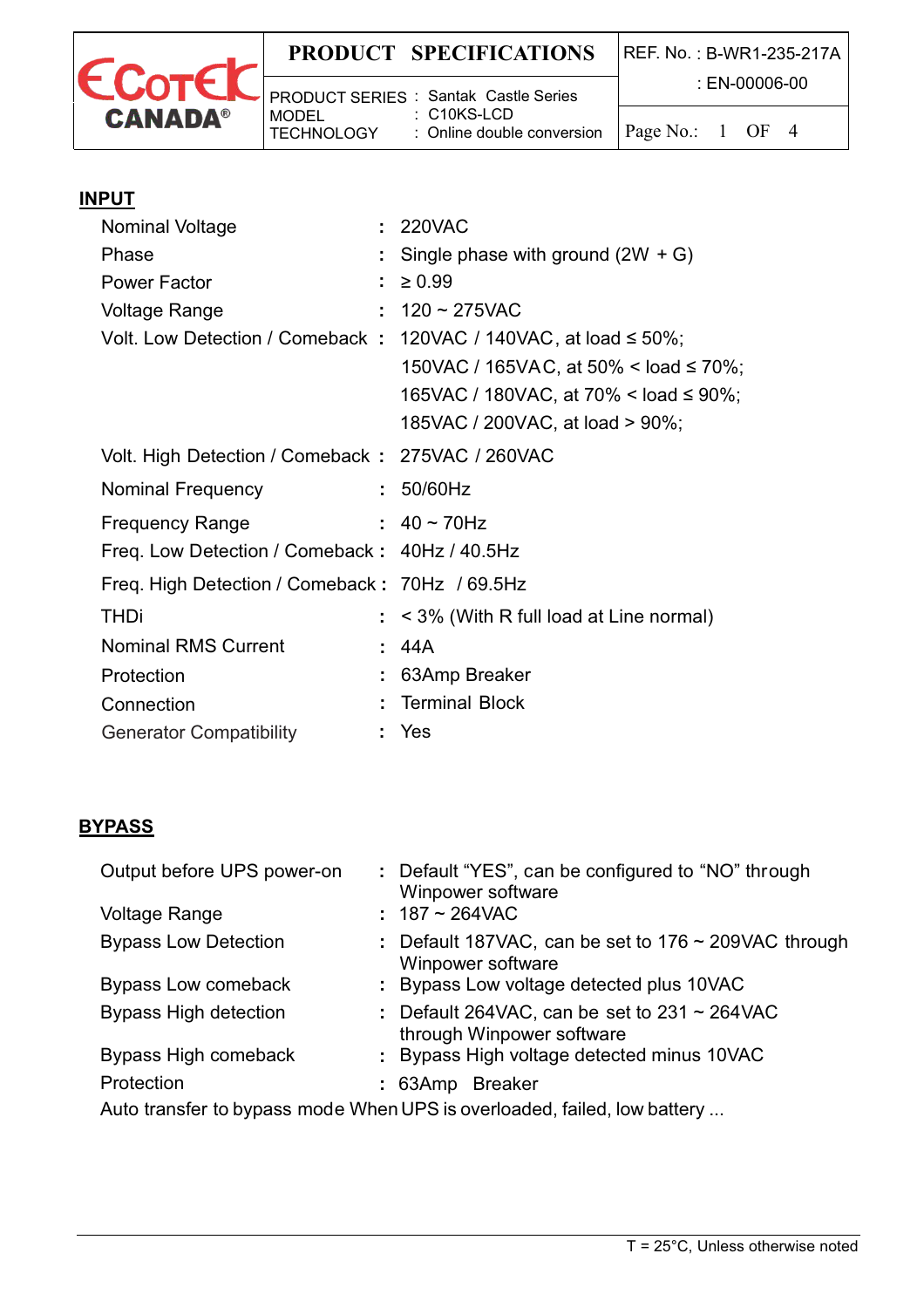

## **PRODUCT SPECIFICATIONS** REF. No. : B-WR1-235-217A

: EN-00006-00

|                            | •   PRODUCT SERIES : Santak Castle Series                        |  |  |  |
|----------------------------|------------------------------------------------------------------|--|--|--|
| MODEL<br><b>TECHNOLOGY</b> | : C10KS-LCD<br>: Online double conversion $\vert$ Page No.: 2 OF |  |  |  |

|                                   | 10kVA / 9kW                                                                                                                                                       |
|-----------------------------------|-------------------------------------------------------------------------------------------------------------------------------------------------------------------|
|                                   | : 0.9                                                                                                                                                             |
|                                   | 220/230/240VAC                                                                                                                                                    |
|                                   | $: 1\frac{4}{9}$                                                                                                                                                  |
|                                   | Sine wave                                                                                                                                                         |
|                                   | $\leq$ 2% (Full linear load)<br>$\leq$ 4% (Full RCD load)                                                                                                         |
|                                   | Battery mo de: 50/60Hz ±0.05Hz<br>Line mode: Synchronized to 50/60Hz ±4Hz                                                                                         |
|                                   | $:$ < 1.0 Hz/sec                                                                                                                                                  |
|                                   | $: < 2^{\circ}$                                                                                                                                                   |
|                                   | : 60ms (R load from 0% to 100% and vice versa)                                                                                                                    |
|                                   | : 3:1                                                                                                                                                             |
|                                   | Up to 94% (Up to 97% at ECO mode)                                                                                                                                 |
|                                   | Up to 97% at ECO mode                                                                                                                                             |
|                                   | : $105\%$ < Load $\leq$ 125%, transfer to bypass mode<br>after 10 min (0°C ~ <30°C) or 1 min (30°C ~ 40°C)<br>Bypass over load > 30 minutes then turn off output; |
|                                   | 125% < Load $\leq$ 150%, transfer to bypass mode after<br>30s Bypass over load > 1 minutes then turn off output;                                                  |
|                                   | Over 150%, transfer to bypass after 0.5s<br>Bypass over load > 30 seconds then turn off output;                                                                   |
|                                   | : 45A                                                                                                                                                             |
|                                   | Cut off output within 100ms in Line mode & Battery mode;<br>Input Breaker in Bypass mode                                                                          |
| Bypass Output without turning on: | Yes                                                                                                                                                               |
|                                   | Option                                                                                                                                                            |
|                                   | <b>Terminal Block</b>                                                                                                                                             |
|                                   |                                                                                                                                                                   |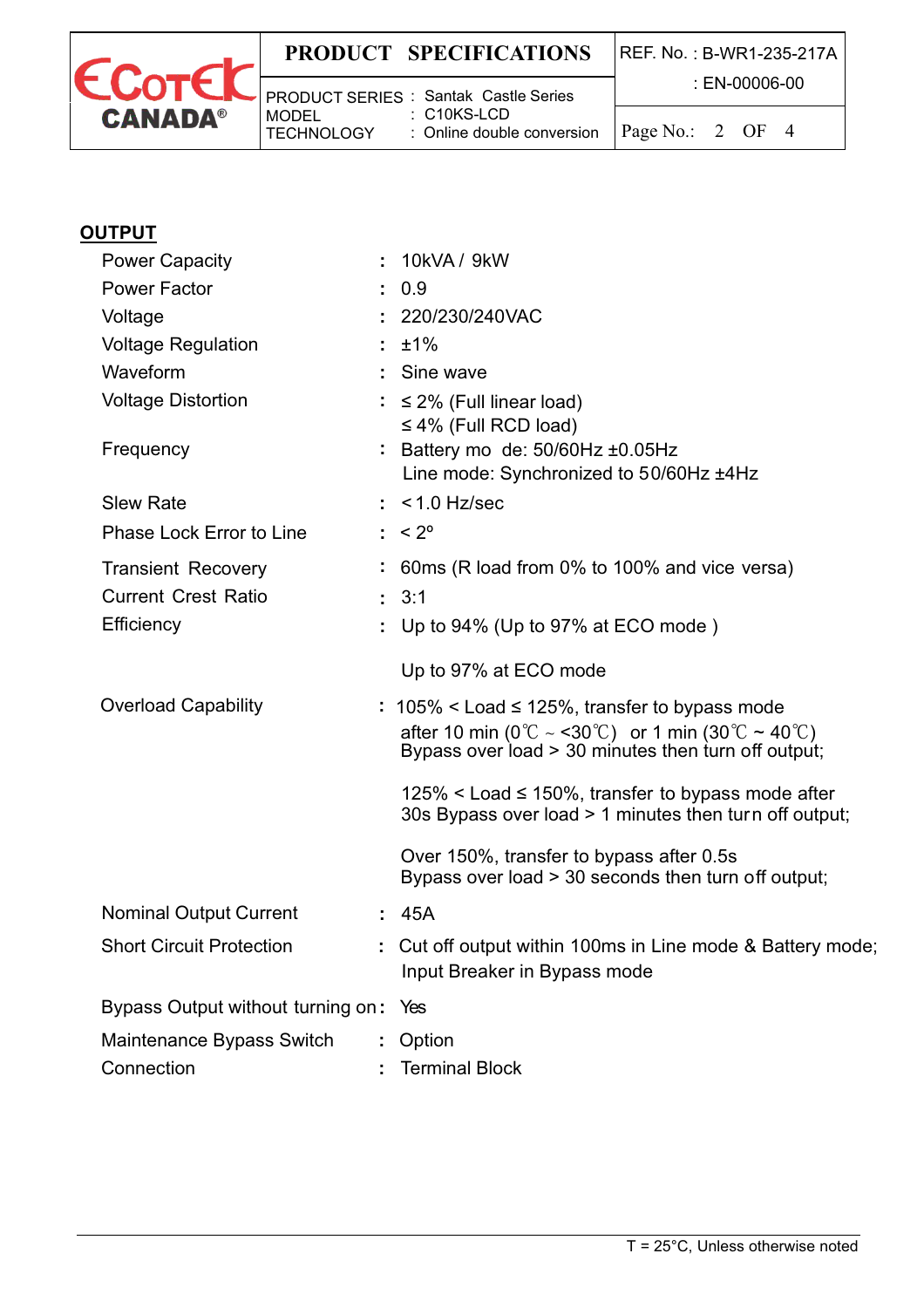

# **PRODUCT SPECIFICATIONS** REF. No. : B-WR1-235-217A

|                                  |                                                                   |                              |                                         |                                                                                                 | : EN-00006-00                                                                |  |        |   |  |
|----------------------------------|-------------------------------------------------------------------|------------------------------|-----------------------------------------|-------------------------------------------------------------------------------------------------|------------------------------------------------------------------------------|--|--------|---|--|
| <b>MODEL</b><br><b>CANADA®</b>   | <b>PRODUCT SERIES : Santak Castle Series</b><br><b>TECHNOLOGY</b> |                              | C10KS-LCD<br>: Online double conversion |                                                                                                 | Page No.:                                                                    |  | $3$ OF | 4 |  |
| <b>BATTERY AND CHARGER</b>       |                                                                   |                              |                                         |                                                                                                 |                                                                              |  |        |   |  |
| <b>Type</b>                      |                                                                   |                              |                                         |                                                                                                 | : Sealed, Maintenance Free, Lead-Acid                                        |  |        |   |  |
| Rating                           |                                                                   | Option                       |                                         |                                                                                                 |                                                                              |  |        |   |  |
| Quantity                         |                                                                   | 16 pieces                    |                                         |                                                                                                 |                                                                              |  |        |   |  |
| Nominal DC Voltage               | <b>192VDC</b>                                                     |                              |                                         |                                                                                                 |                                                                              |  |        |   |  |
| Auto Shutdown Voltage            |                                                                   | 176VDC ±2VDC when load < 1kW |                                         |                                                                                                 |                                                                              |  |        |   |  |
|                                  |                                                                   |                              |                                         | 152VDC ± 2VDC when load > 1kW                                                                   |                                                                              |  |        |   |  |
| Protection                       |                                                                   |                              | <b>Fast-acting Fuse</b>                 |                                                                                                 |                                                                              |  |        |   |  |
| <b>Floating Charging Voltage</b> |                                                                   |                              | 216VDC ±1%                              |                                                                                                 |                                                                              |  |        |   |  |
| <b>Initial Charging Current</b>  |                                                                   | 4A                           |                                         |                                                                                                 |                                                                              |  |        |   |  |
| <b>Recharge Time</b>             |                                                                   |                              |                                         |                                                                                                 | Depends on the external battery capacity                                     |  |        |   |  |
| <b>Over Voltage Protection</b>   |                                                                   |                              | 235.2VDC ± 1%                           |                                                                                                 |                                                                              |  |        |   |  |
| Leakage Current                  |                                                                   | < 3.5mA                      |                                         |                                                                                                 |                                                                              |  |        |   |  |
| Connection                       |                                                                   |                              | <b>Terminal Block</b>                   |                                                                                                 |                                                                              |  |        |   |  |
| <b>Backup Time</b>               |                                                                   |                              |                                         |                                                                                                 | Depends on the external battery capacity                                     |  |        |   |  |
| Reference Battery configuration  |                                                                   |                              | Capacity                                |                                                                                                 | Backup time at 100% load                                                     |  |        |   |  |
|                                  |                                                                   | 40Ah                         |                                         |                                                                                                 | 25min                                                                        |  |        |   |  |
|                                  |                                                                   | 65Ah                         |                                         |                                                                                                 | 45min                                                                        |  |        |   |  |
|                                  |                                                                   | 75Ah                         |                                         |                                                                                                 | 50 <sub>min</sub>                                                            |  |        |   |  |
| <b>INTERFACE</b>                 |                                                                   | 100Ah                        |                                         |                                                                                                 | 80 <sub>min</sub>                                                            |  |        |   |  |
| <b>Control Panel</b>             |                                                                   |                              |                                         |                                                                                                 | Power On/Off, Self-test/Alarm silence                                        |  |        |   |  |
| Indicators                       |                                                                   |                              |                                         | Graphical LED & LCD display:                                                                    |                                                                              |  |        |   |  |
|                                  |                                                                   | Fault                        |                                         |                                                                                                 | Line, Battery, Bypass, Inverter, Load level/Battery level,                   |  |        |   |  |
| Diagnostics                      |                                                                   |                              |                                         | Full system self test on power up                                                               |                                                                              |  |        |   |  |
| <b>Auto Restart Function</b>     |                                                                   |                              |                                         |                                                                                                 | Auto restart while AC source restored after discharge                        |  |        |   |  |
|                                  |                                                                   | shutdown                     |                                         |                                                                                                 |                                                                              |  |        |   |  |
| DC Power-on Function             |                                                                   |                              | On-battery power on                     |                                                                                                 |                                                                              |  |        |   |  |
| <b>Audible Alarm</b>             |                                                                   |                              |                                         | Battery low: Beeps every second<br>Bypass: Beeps every two minutes<br>Fault: Beeps continuously | Battery mode: Beeps every four seconds<br>Overload: Beeps twice every second |  |        |   |  |
| Communications                   |                                                                   |                              |                                         |                                                                                                 |                                                                              |  |        |   |  |
| - DB-9 Port                      |                                                                   |                              | RS232 interface                         |                                                                                                 |                                                                              |  |        |   |  |
| - Intelligent Slot (SNMP)        |                                                                   | Available                    |                                         |                                                                                                 | (Options: NMC, AS400 or CMC Card)                                            |  |        |   |  |
| - Parallel Port                  |                                                                   | Option                       |                                         |                                                                                                 |                                                                              |  |        |   |  |
| - Emergency Power Off(EPO)       |                                                                   | Option                       |                                         |                                                                                                 |                                                                              |  |        |   |  |

**Cooling :** Force air cooling